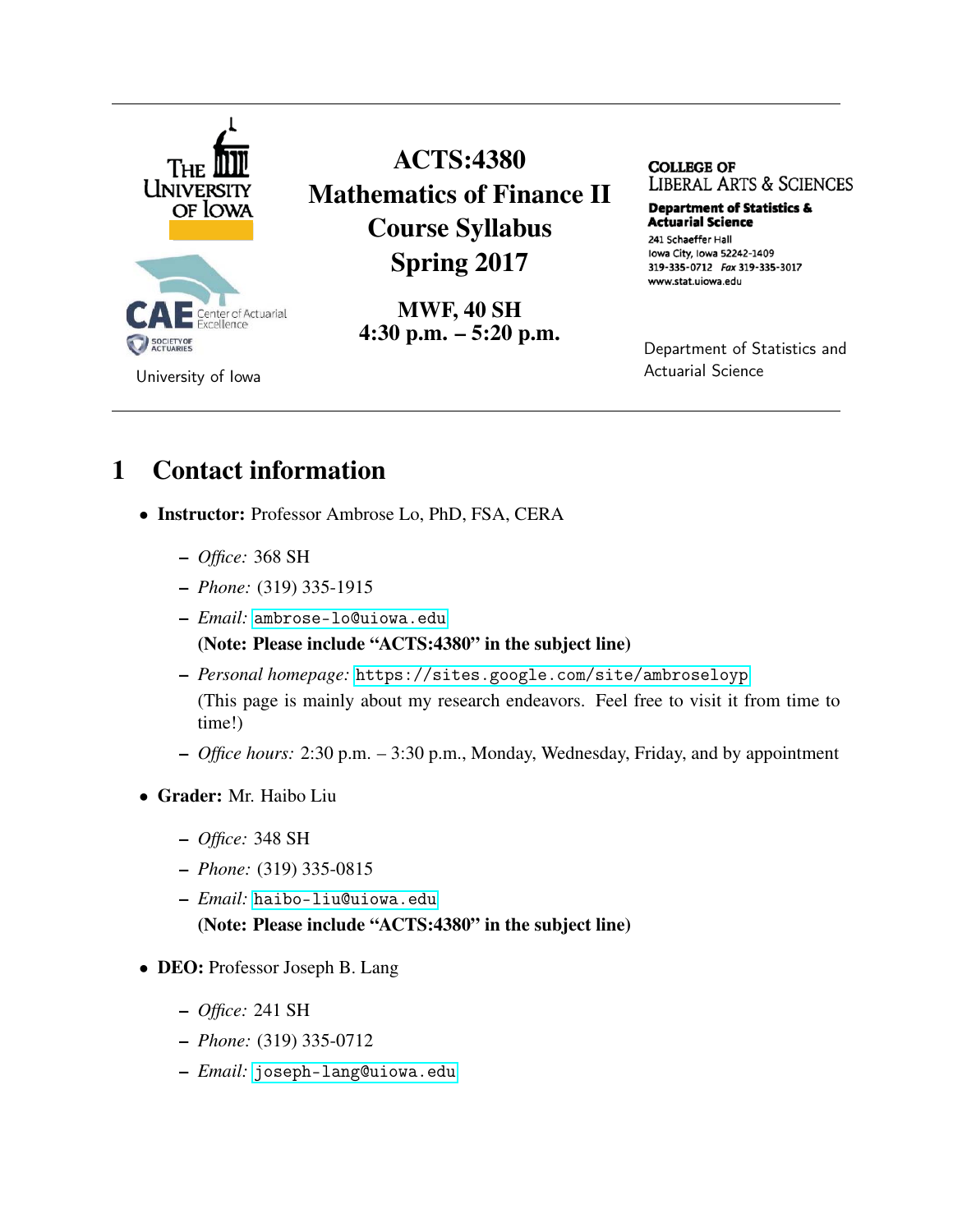## 2 Course description and objectives

Building upon the conceptual foundation on financial derivatives developed in the second part of Society of Actuaries (SOA) Exam FM, this intermediate course on mathematical finance for B.S. and M.S. in Actuarial Science students explores option pricing in a reasonably mathematical manner and prepares you adequately for the SOA Models for Financial Economics (MFE) Exam. It consists of four interrelated parts of varying degrees of technical sophistication:

### Part I. Discrete-time option pricing models (approx. 3 weeks)

### Part II. Continuous-time option pricing models (approx. 8 weeks)

### Part III. Interest rate derivatives (approx. 2 weeks)

### Part IV. Epilogue: General properties of option prices (approx. 2 weeks)

The overarching theme of the course is to determine the fair price of an option in the context of different pricing models. After taking this course, you are expected to:

- Price options on a wide variety of underlying assets using different pricing methodologies.
- Understand the assumptions and limitations of each class of option pricing models.
- Take and, most importantly, pass Exam MFE in July 2017 with considerable ease.
- For graduate students, proceed to more advanced courses on mathematical finance with strong confidence.

# 3 Exam MFE

Exam MFE is a three-hour exam that consists of 30 multiple-choice questions. Historically, the pass mark [i](#page-1-0)s 72% of the full score<sup>i</sup> and the passing rate is stable at 47–49%. There are two released past exams (Spring 2007 and Spring 2009) and 76 sample questions with detailed solutions. More information about Exam MFE can be found at [https://www.soa.org/education/exam-req/](https://www.soa.org/education/exam-req/edu-exam-mfe-detail.aspx) [edu-exam-mfe-detail.aspx](https://www.soa.org/education/exam-req/edu-exam-mfe-detail.aspx).

In 2017, Exam MFE will be offered via computer-based testing (CBT) in March (10–16), July (6–12) and November (16–22) (please refer to [https://www.soa.org/Education/Exam-Req/](https://www.soa.org/Education/Exam-Req/Exam-Day-Info/edu-2017-cbt-test-schedule.aspx) [Exam-Day-Info/edu-2017-cbt-test-schedule.aspx](https://www.soa.org/Education/Exam-Req/Exam-Day-Info/edu-2017-cbt-test-schedule.aspx)). The registration deadlines are February 7, May 31 and October 10 respectively. It is strongly suggested that you take the exam in July after you fully grasp the material and study for the quizzes and exams in this course. Taking the exam in March, which is based on a more difficult syllabus (see below), is very "risky" and not a behavior typical of a prudent actuary.

Note that effective with the July 2017 administration of Exam MFE, there will be noticeable changes in the syllabus. According to the SOA, these changes were motivated by two factors.

1. Return Exam FM to its former coverage of theory of interest topics. With the exception of interest rate swaps, all derivatives material will be moved to Exam MFE.

<span id="page-1-0"></span><sup>&</sup>lt;sup>i</sup>Out of the 28 or 29 graded questions (it is likely that one or two of the 30 questions are pilot questions that are not graded), you need 21 correct.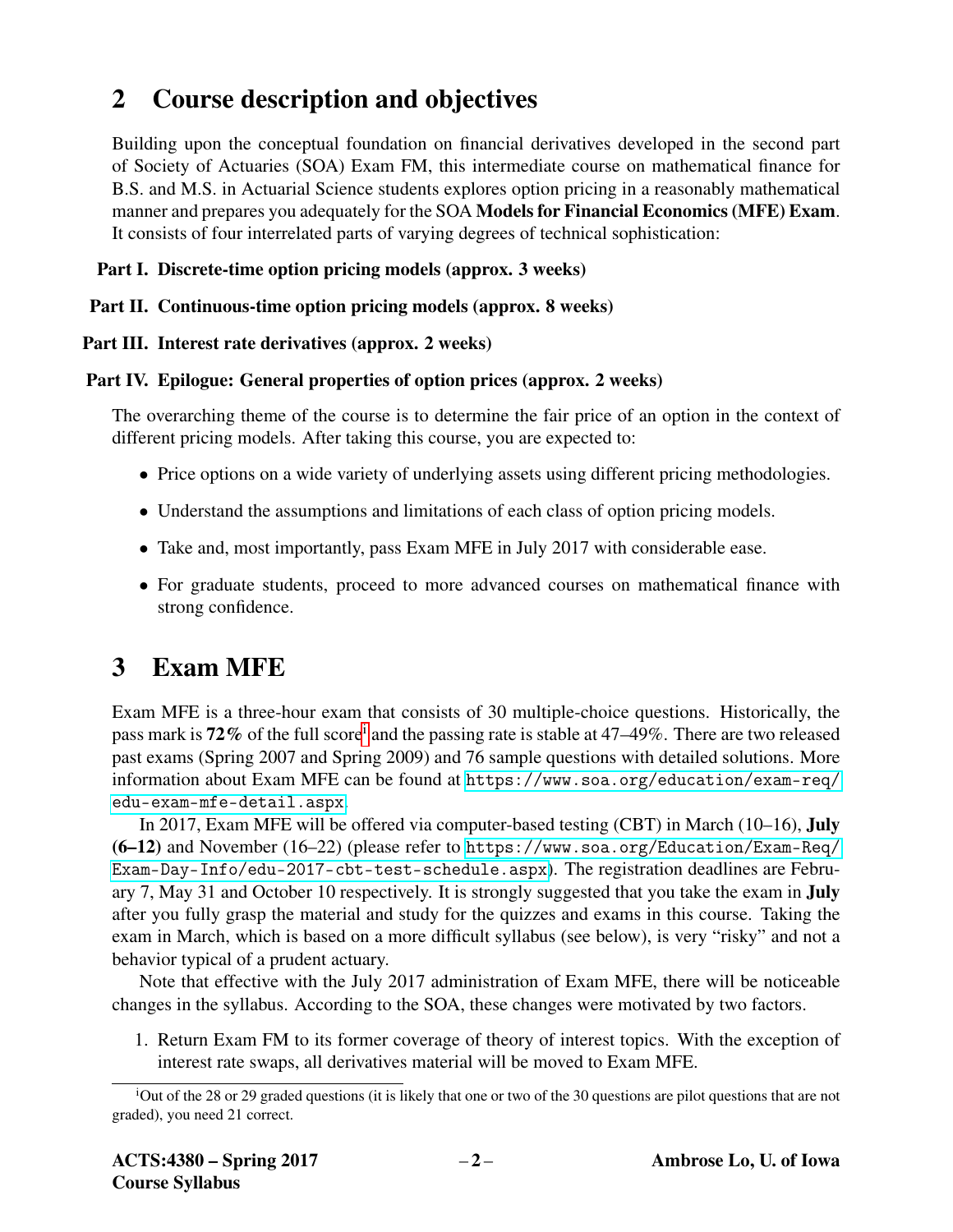2. Remove some of the more mathematically sophisticated topics from Exam MFE, in particularly those related to stochastic calculus. It is more appropriate for those topics to be covered in fellowship exams as needed for each track.

In short, the financial derivatives material which you should have learnt from Exam FM (or the onestudy-hour prep course ACTS:3210/4160 at UI) is now shifted to Exam MFE. Meanwhile, some hard topics in the old MFE syllabus have been deleted *(hurray!)*. Please note that ACTS:4380 in this spring session will focus on the July 2017 Exam MFE syllabus, which is a considerably easier exam syllabus.

### 4 Text

There are no required textbooks in this course. We shall follow closely the course lecture notes, regarded as a mini-textbook, which will be made available on ICON (<http://icon.uiowa.edu>) chapter by chapter. These notes not only address all important topics required in Exam MFE, but also present lots of intuition for you to understand the subject matter deeply, and a wide variety of examples and practice problems for exam preparation. *Please print out and bring a copy of the relevant portions of the lecture notes for each class meeting.*

The recommended text for this course is

McDonald, R.L., 2013. *Derivatives Markets* (Third Edition). Pearson, New Jersey. ISBN: 978-0-32154-308-0.

This is the official textbook for Exam MFE (both for the old syllabus and new syllabus). We shall cover, in a different but more cohesive order, the following required sections in the July 2017 MFE syllabus:

- Chapter 1: Introduction to Derivatives
- Chapter 2: An Introduction to Forwards and Options, Sections 2.1–2.4
- Chapter 3: Insurance, Collars, and Other Strategies
- Chapter 5: Financial Forwards and Futures, Sections 5.1–5.2, Section 5.3 (through the middle of p.136), Section 5.4 (through the top of p.143)
- Chapter 9: Parity and Other Option Relationships
- Chapter 10: Binomial Option Pricing, Sections 10.1–10.5, Section 10.6 (through the middle of p.315)
- Chapter 11: Binomial Option Pricing, Sections 11.1–11.3, Appendix 11.A
- Chapter 12: The Black-Scholes Formula, Sections 12.1–12.5, Appendix 12.A, Appendix 12.B
- Chapter 13: Market-Making and Delta-Hedging
- Chapter 14: Exotic Options: I, Sections 14.1–14.3, Section 14.4 (through the bottom of p.419), Sections 14.5–14.6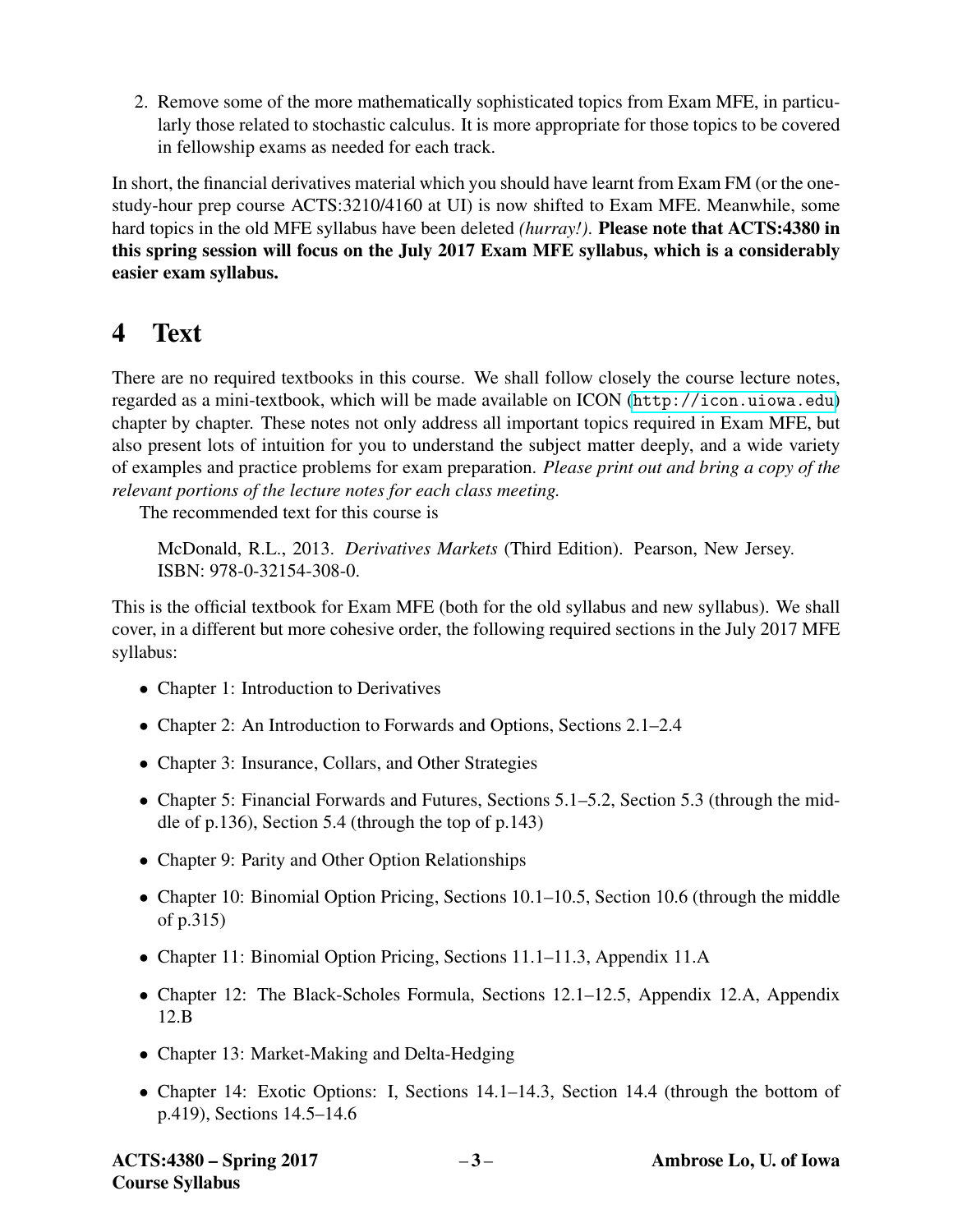- Chapter 18: The Lognormal Distribution, Sections 18.1–18.5, Appendix 18.A
- Chapter 19: Monte Carlo Valuation, Sections 19.1–19.5
- Chapter 23: Exotic Options: II, Section 23.1 (but with only those definitions in Tables 23.1) and 23.2 that are relevant to Section 23.1), the top half of p.714 (Re: Lookback calls and puts)
- Chapter 25: Interest Rate and Bond Derivatives, Section 25.1 (through the bottom of p.754), Section 25.4 (through the middle of p.773), Section 25.5 (through the middle of p.781)
- Appendices B.1 (The Language of Interest Rates), and C (Jensen's Inequality)

Unless otherwise stated, chapter appendices are not included in the required readings from Mc-Donald (2013). Pearson has published *Student Solutions Manual to Derivatives Markets*, which provides solutions to all even-numbered end-of-chapter problems in the text.

You should have come across Chapters 1, 2, 3 and 5 of McDonald (2013) while studying the second part of Exam FM (or taking the one-study-hour prep course ACTS:3210/4160). Towards the end of this course, we shall review these chapters and point out subtleties to prepare you for the July 2017 MFE exam.

## 5 Grading system

Assessment in this course comprises the following items:

### 1. Attendance:  $+\varepsilon\%$

You may choose to attend or not to attend classes, but everyone needs to be aware that absence from classes without a valid reason can affect your final grade. It is also impossible to get a copy of any course material you miss and inquire about any announcements made in class.

### 2. Assignments: 18%

There will be weekly assignments consisting of three to five end-of-chapter problems in the lecture notes, usually assigned on Wednesday and due the next Wednesday. Late homework will be severely penalized (see the instructions on the assignment sheet). For students' edification, illustrative solutions will be posted on ICON shortly after each homework is due.

*A note on collaboration:* Discussion with other students on homework problems is encouraged. However, what you hand in must ultimately be your own work.

### 3. Short quizzes: 17%

There will be a 15-minute quiz about every 2 weeks, for a total of 6 quizzes throughout the semester. These quizzes are intended to motivate you to study regularly (not just cram before the Midterm and Final Exams!) and will consist of relatively straightforward questions. The quiz with the lowest score will be dropped when it comes to computing the final grade.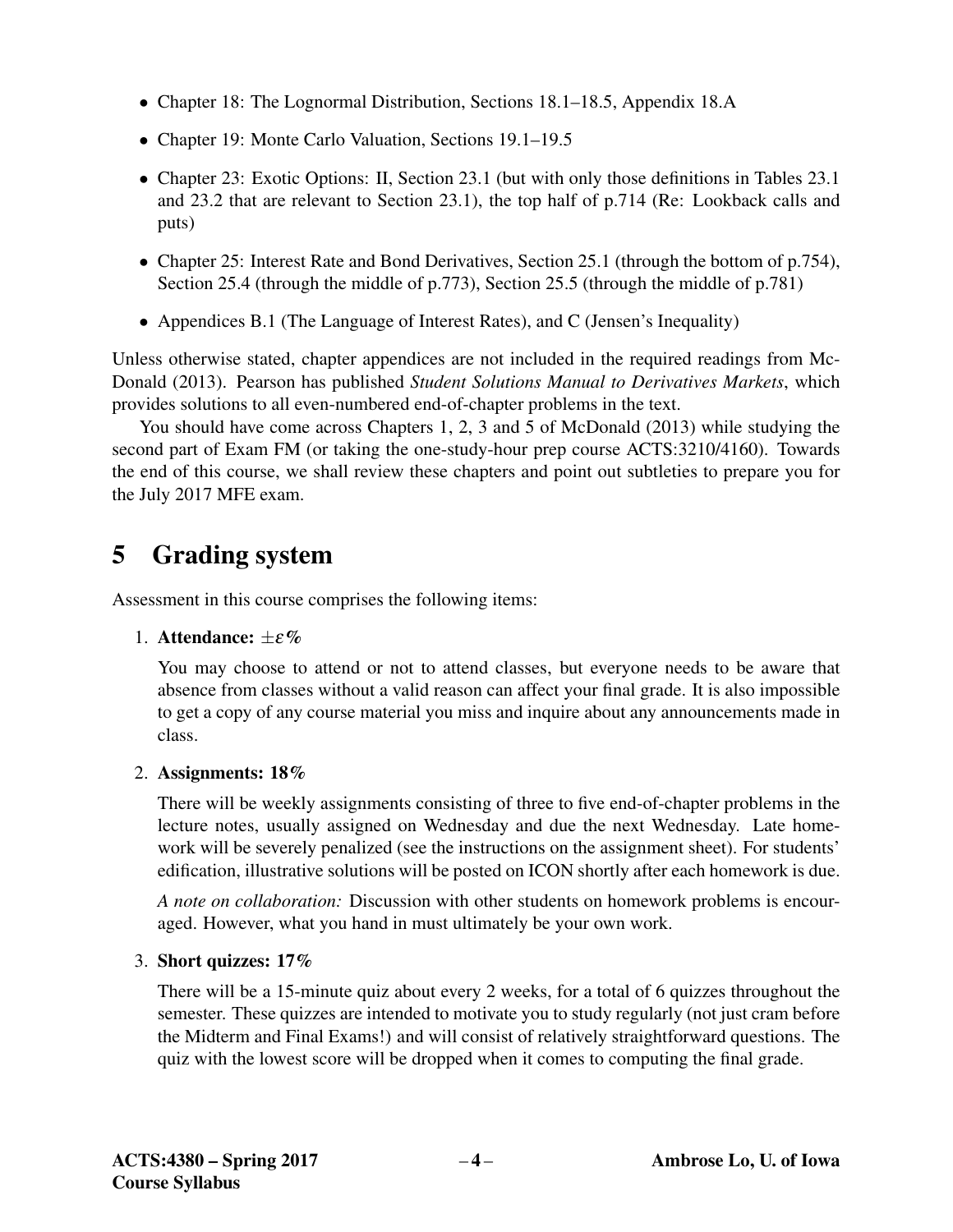#### 4. Midterm Examination: 25%

There will be a 90-minute written Midterm Examination to be held in the evening (6:30 p.m. – 8:00 p.m.) of March 29, 2017 (Wednesday) at 140 SH testing the material in Chapters 1 to 5 of this course. It will consist mainly of a series of short computational questions similar in style to MFE problems and/or problems in the lecture notes. You will therefore find that problems from released MFE past/sample exams and the lecture notes are useful in preparing for the Midterm Exam.

#### 5. Final Examination: 40%

A two-hour comprehensive written examination will take place in the week of May 8–12, 2017. Like the Midterm Exam, it comprises mainly short computational questions similar in style to MFE problems and/or problems in the lecture notes. The exact date and time will be announced by the Registrar in mid-February. Please do not plan your end-of-semester travel plans until the final exam schedule is made public. It is your responsibility to know the date, time, and place of the final exam.

All quizzes and exams in this course are closed-book and you are not allowed to bring your own formula sheet (and on all SOA exams as well!). Only SOA/CAS-approved calculators listed on Point 9 of <https://www.soa.org/Files/Edu/edu-rules-reg-instructions.pdf> are permitted.

Note on absence from exams. If, for medical reasons, you are unable to take any exam in this course, you should inform the course instructor *within 48 hours* of the exam, and submit original documentation as soon as possible. Otherwise, a zero score will be awarded. Absence for other reasons will not be allowed, unless approval from the instructor is sought well in advance.

Grading scheme. Plus or minus grading system will be used in this course, and undergraduate and graduate students will be treated as two separate groups when it comes to assigning final grades. An *approximate* guide is as follows:

| <b>Undergraduate students</b> |            |   |            |      |             |
|-------------------------------|------------|---|------------|------|-------------|
| $A -$                         | [83.5, 89] | А | [89, 94.5] | $A+$ | [94.5, 100] |
| B-                            | [67, 72.5) | B | [72.5, 78] | $B+$ | [78, 83.5)  |
| $C-$                          | [50.5, 56] | C | [56, 61.5] | $C+$ | [61.5, 67]  |
| D-                            | [34, 39.5] | D | [39.5, 45] | D+   | [45, 50.5]  |
| $\mathbf{F}$                  | [0, 34)    |   |            |      |             |

| <b>Graduate students</b> |          |   |          |                |           |
|--------------------------|----------|---|----------|----------------|-----------|
| $A-$                     | [85, 90) | A | [90, 95) | $A+$           | [95, 100] |
| $B-$                     | [70, 75) | B | [75, 80) | $B+$           | [80, 85)  |
| $C-$                     | [55, 60) | C | [60, 65) | $C+$           | [65, 70)  |
| D-                       | [40, 45) | D | [45, 50) | D <sup>+</sup> | [50, 55)  |
| F.                       | [0, 40)  |   |          |                |           |

These are not completely absolute scales and the instructor reserves the "option" to adjust the cutoffs. Note that with this grading scheme you are not "graded on a curve", and so you are not competing with fellow students. Therefore, you are not penalized in any way for working together to better understand concepts and to perform better in this course.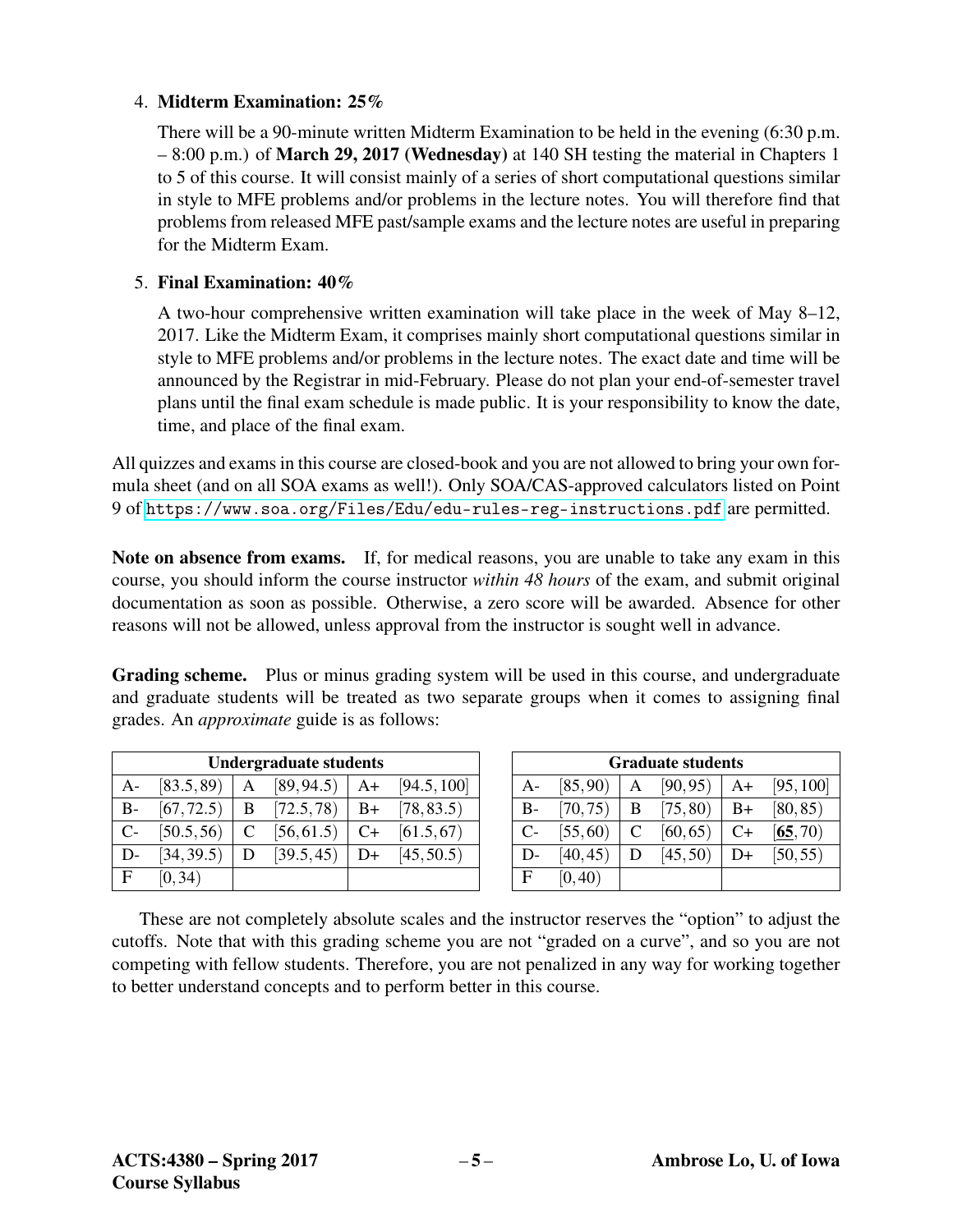### IMPORTANT NOTE

- 1. A grade of C+ or higher in this course is a prerequisite for ACTS:6160 (Topics in Actuarial Science), which will be offered in Fall 2017 for graduate students.
- 2. This is *not* an easy course for most students, *even for those who have passed Exam MFE*. Each week you should spend at least 3 hours outside of class meetings reviewing the course notes and working on the end-of-chapter problems. It is fine to work harder, but working less is risky. Let me know if you encounter any problems with your learning.

## 6 Tentative teaching, assignment and quiz schedule

| <b>Teaching Week</b>                           | Lecture          | <b>Date</b>             | Topic <sup>ii</sup>                   |  |  |  |
|------------------------------------------------|------------------|-------------------------|---------------------------------------|--|--|--|
| Part I: Discrete-time option pricing models    |                  |                         |                                       |  |  |  |
| 1                                              |                  | January 16, 2017 (Mon)  | (University Holiday)                  |  |  |  |
|                                                |                  | January 18, 2017 (Wed)  | (Instructor was sick $\circledcirc$ ) |  |  |  |
|                                                | L <sub>01</sub>  | January 20, 2017 (Fri)  | Chapter 1                             |  |  |  |
| $\overline{2}$                                 | L <sub>02</sub>  | January 23, 2017 (Mon)  | Chapter 1                             |  |  |  |
|                                                | L <sub>03</sub>  | January 25, 2017 (Wed)  | Chapter 1                             |  |  |  |
|                                                | L <sub>04</sub>  | January 27, 2017 (Fri)  | Chapter 1, Assignment 1               |  |  |  |
| 3                                              | L <sub>05</sub>  | January 30, 2017 (Mon)  | Chapter 1                             |  |  |  |
|                                                | L <sub>06</sub>  | February 1, 2017 (Wed)  | Chapter 1, Assignment 2               |  |  |  |
|                                                | L07              | February 3, 2017 (Fri)  | Chapter 1, Quiz 1                     |  |  |  |
| Part II: Continuous-time option pricing models |                  |                         |                                       |  |  |  |
| $\overline{4}$                                 | L08              | February 6, 2017 (Mon)  | Chapter 1                             |  |  |  |
|                                                | L <sub>09</sub>  | February 8, 2017 (Wed)  | Chapter 1, Assignment 3               |  |  |  |
|                                                | L10              | February 10, 2017 (Fri) | Chapter 2                             |  |  |  |
| 5                                              | L11              | February 13, 2017 (Mon) | Chapter 2                             |  |  |  |
|                                                | L12              | February 15, 2017 (Wed) | Chapter 3, Assignment 4               |  |  |  |
|                                                | L13              | February 17, 2017 (Fri) | Chapter 3, Quiz 2                     |  |  |  |
| 6                                              | L14              | February 20, 2017 (Mon) | Chapter 3                             |  |  |  |
|                                                | $\overline{L15}$ | February 22, 2017 (Wed) | Chapter 3, Assignment 5               |  |  |  |
|                                                | L16              | February 24, 2017 (Fri) | Chapter 3                             |  |  |  |
| $\overline{7}$                                 | L17              | February 27, 2017 (Mon) | Chapter 3                             |  |  |  |
|                                                | L18              | March 1, 2017 (Wed)     | Chapter 4, Assignment 6               |  |  |  |
|                                                | L19              | March 3, 2017 (Fri)     | Chapter 4, Quiz 3                     |  |  |  |

This approximate schedule will be updated as needed as the semester progresses.

<span id="page-5-0"></span>iiRefer to the numbering in the lecture notes, not McDonald (2013).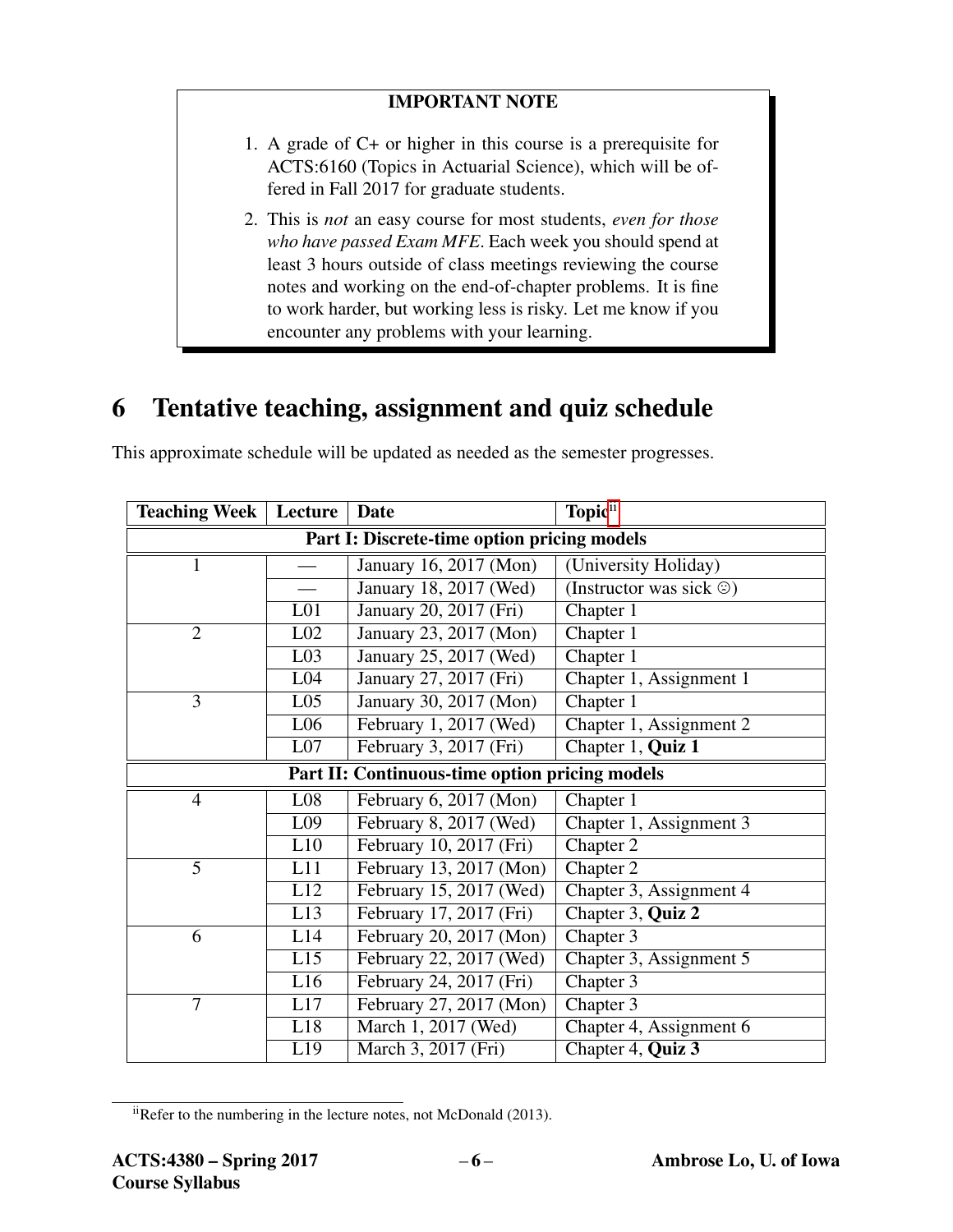| $\overline{8}$                                         | L20              | March 6, 2017 (Mon)                | Chapter 4                       |  |  |  |
|--------------------------------------------------------|------------------|------------------------------------|---------------------------------|--|--|--|
|                                                        | L21              | March 8, 2017 (Wed)                | Chapter 5, Assignment 7         |  |  |  |
|                                                        | $\overline{L22}$ | March 10, 2017 (Fri)               | Chapter 5                       |  |  |  |
|                                                        |                  | March 13, 2017 (Mon)               |                                 |  |  |  |
|                                                        |                  | March 15, 2017 (Wed)               | (Spring Break - No class!)      |  |  |  |
|                                                        |                  | March 17, 2017 (Fri)               |                                 |  |  |  |
| 9                                                      | L23              | March 20, 2017 (Mon)               | Chapter 5                       |  |  |  |
|                                                        | L24              | March 22, 2017 (Wed)               | Chapter 5, Assignment 8         |  |  |  |
|                                                        | L25              | March 24, 2017 (Fri)               | Chapter 5, Quiz 4               |  |  |  |
| 10                                                     | L26              | March 27, 2017 (Mon)               | Chapter 5                       |  |  |  |
|                                                        |                  | March 29, 2017 (Wed)               | (No class. Midterm in evening!) |  |  |  |
|                                                        | L27              | March 31, 2017 (Fri)               | Chapter 5                       |  |  |  |
| 11                                                     | L28              | April 3, 2017 (Mon) <sup>iii</sup> | Chapter 6                       |  |  |  |
|                                                        | L29              | April 5, 2017 (Wed)                | Chapter 6, Assignment 9         |  |  |  |
|                                                        | L30              | April 7, 2017 (Fri)                | Chapter 6                       |  |  |  |
| <b>Part III: Interest rate derivatives</b>             |                  |                                    |                                 |  |  |  |
| 12                                                     | L31              | April 10, 2017 (Mon)               | Chapter 7                       |  |  |  |
|                                                        | $\overline{L32}$ | April 12, 2017 (Wed)               | Chapter 7, Assignment 10        |  |  |  |
|                                                        | $\overline{L33}$ | April 14, 2017 (Fri)               | Chapter 8, Quiz 5               |  |  |  |
| Part IV: Epilogue: General properties of option prices |                  |                                    |                                 |  |  |  |
| 13                                                     | L34              | April 17, 2017 (Mon)               | Chapter 8                       |  |  |  |
|                                                        | L35              | April 19, 2017 (Wed)               | Chapter 9, Assignment 11        |  |  |  |
|                                                        | $\overline{L36}$ | April 21, 2017 (Fri)               | Chapter 9                       |  |  |  |
| 14                                                     | L37              | April 24, 2017 (Mon)               | Chapter 9                       |  |  |  |
|                                                        | L38              | April 26, 2017 (Wed)               | Chapter 9, Assignment 12        |  |  |  |
|                                                        | L39              | April 28, 2017 (Fri)               | Chapter 9, Quiz 6               |  |  |  |
| 15                                                     | L40              | May 1, 2017 (Mon)                  | Appendix                        |  |  |  |
|                                                        | L41              | May 3, 2017 (Wed)                  | Appendix                        |  |  |  |
|                                                        | L42              | May 5, 2017 (Fri)                  | Appendix / Final Review         |  |  |  |

<span id="page-6-0"></span> $\frac{1}{10}$  iiiDrop date for undergraduate students (This course is also offered in Fall 2017 for those who wish to retake it  $\bullet$ )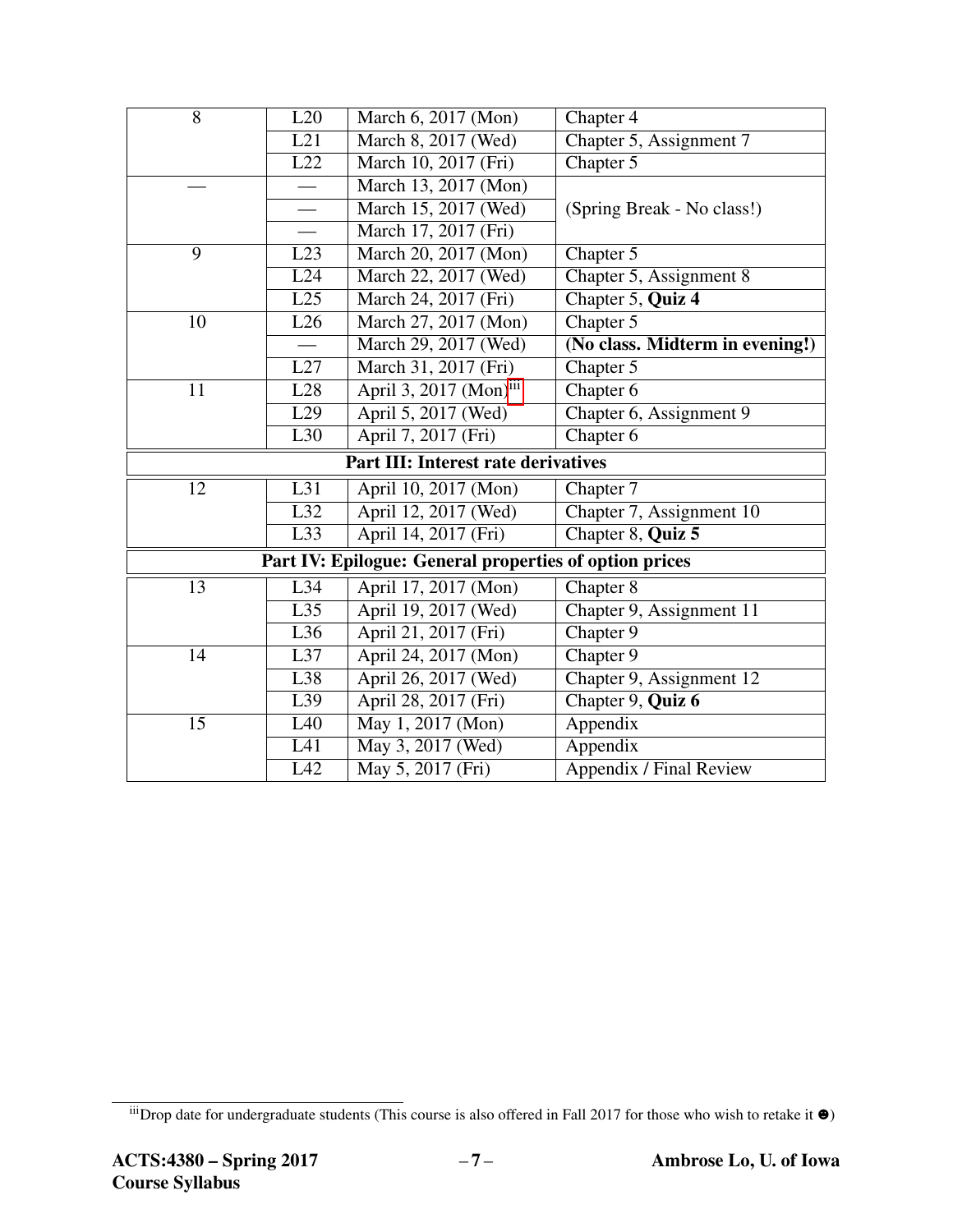. . . . . . . . . . . . . . . . . . . . . . . . . . . . . . . . . . . . . . . . . . . . . . . . . . . . . . . . . . . . . . . . . . . . . . . . . . . . . . . . . . . . . . . .

About the instructor. Professor Ambrose Lo earned his B.S. in Actuarial Science (first class honors) and Ph.D. in Actuarial Science from The University of Hong Kong in 2010 and 2014 respectively. He joined the Department of Statistics and Actuarial Science at The University of Iowa in August 2014 as an Assistant Professor in Actuarial Science. He is a Fellow of the Society of Actuaries (FSA) and a Chartered Enterprise Risk Analyst (CERA). His research interests lie in dependence structures, quantitative risk management as well as optimal (re)insurance. His research papers have been published in top-tier actuarial journals, such as *Insurance: Mathematics and Economics*, *Scandinavian Actuarial Journal* and *ASTIN Bulletin: The Journal of the International Actuarial Association*.

Besides dedicating himself to actuarial research, Ambrose attaches equal importance to teaching, through which he nurtures the next generation of actuaries and serves the actuarial profession. He has taught courses on financial derivatives, mathematical finance, life contingencies, credibility theory and advanced probability theory. His emphasis in teaching is always placed on concrete problem-solving skills complemented by a thorough understanding of the subject matter. He is also the sole author of the 1222-page ACTEX CAS Exam S Study Manual (Spring 2017 Edition).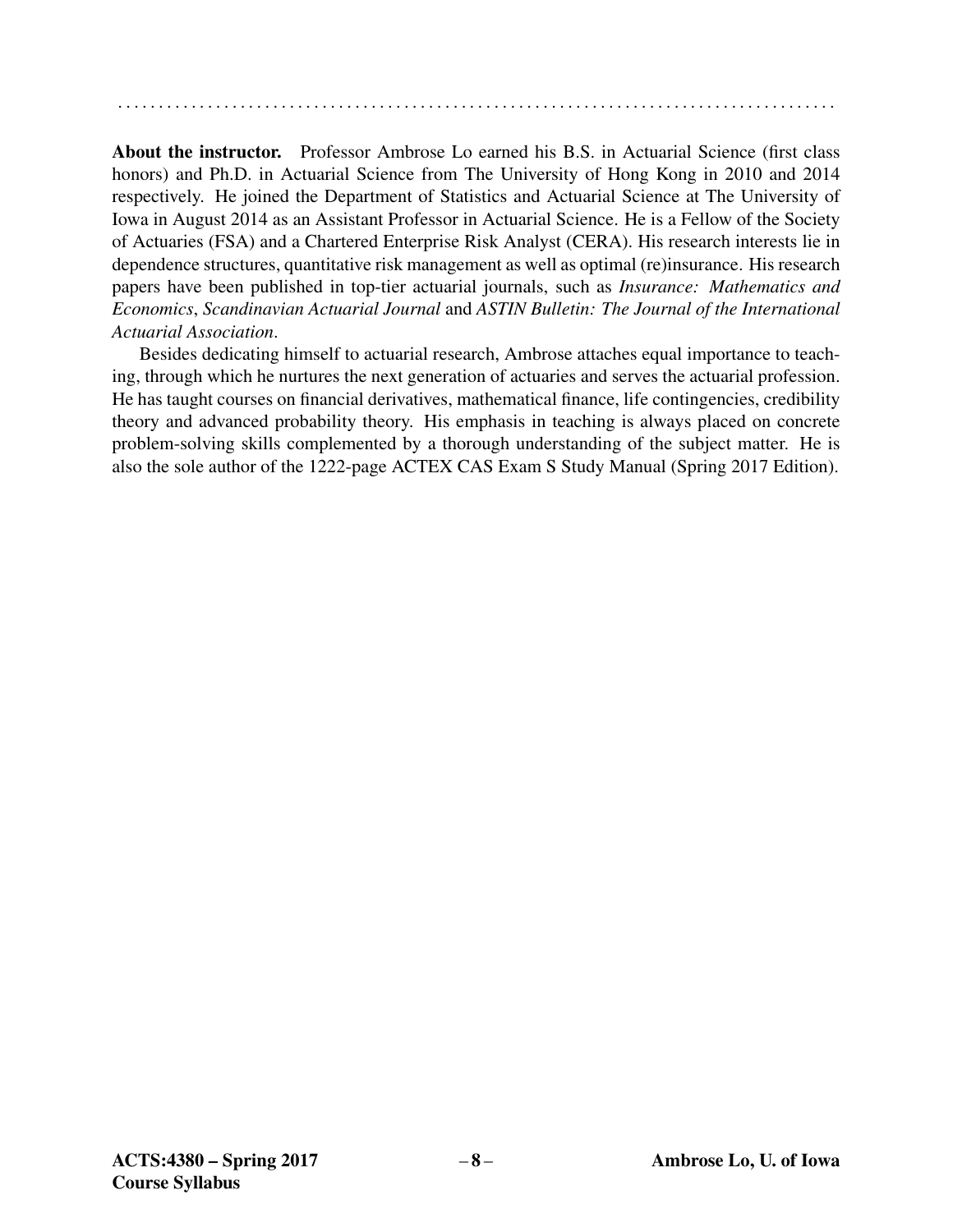# College of Liberal Arts & Sciences: Policies and Procedures

# Administrative Home

The College of Liberal Arts and Sciences is the administrative home of this course and governs matters such as the add/drop deadlines, the second-grade-only option, and other related issues. Different colleges may have different policies. Questions may be addressed to 120 Schaeffer Hall, or see the CLAS Academic Policies Handbook at <http://clas.uiowa.edu/students/handbook>.

## Electronic Communication

University policy specifies that students are responsible for all official correspondences sent to their University of Iowa e-mail address (@uiowa.edu). Faculty and students should use this account for correspondences [\(Operations Manual, III.15.2,](https://opsmanual.uiowa.edu/human-resources/professional-ethics-and-academic-responsibility#15.2) k.11).

## Accommodations for Disabilities

The University of Iowa is committed to providing an educational experience that is accessible to all students. A student may request academic accommodations for a disability (which includes but is not limited to mental health, attention, learning, vision, and physical or health-related conditions). A student seeking academic accommodations should first register with Student Disability Services and then meet with the course instructor privately in the instructor's office to make particular arrangements. Reasonable accommodations are established through an interactive process between the student, instructor, and SDS. See <http://sds.studentlife.uiowa.edu/> for information.

## Academic Honesty

All CLAS students or students taking classes offered by CLAS have, in essence, agreed to the College's [Code of Academic Honesty:](https://clas.uiowa.edu/students/handbook/academic-fraud-honor-code) "I pledge to do my own academic work and to excel to the best of my abilities, upholding the [IOWA Challenge.](https://newstudents.uiowa.edu/iowa-challenge) I promise not to lie about my academic work, to cheat, or to steal the words or ideas of others; nor will I help fellow students to violate the Code of Academic Honesty." Any student committing academic misconduct is reported to the College and placed on disciplinary probation or may be suspended or expelled [\(CLAS Academic Policies](https://clas.uiowa.edu/students/handbook) [Handbook\)](https://clas.uiowa.edu/students/handbook).

# CLAS Final Examination Policies

The final examination schedule for each class is announced by the Registrar generally by the fifth week of classes. Final exams are offered only during the official final examination period. No exams of any kind are allowed during the last week of classes. All students should plan on being at the UI through the final examination period. Once the Registrar has announced the date,